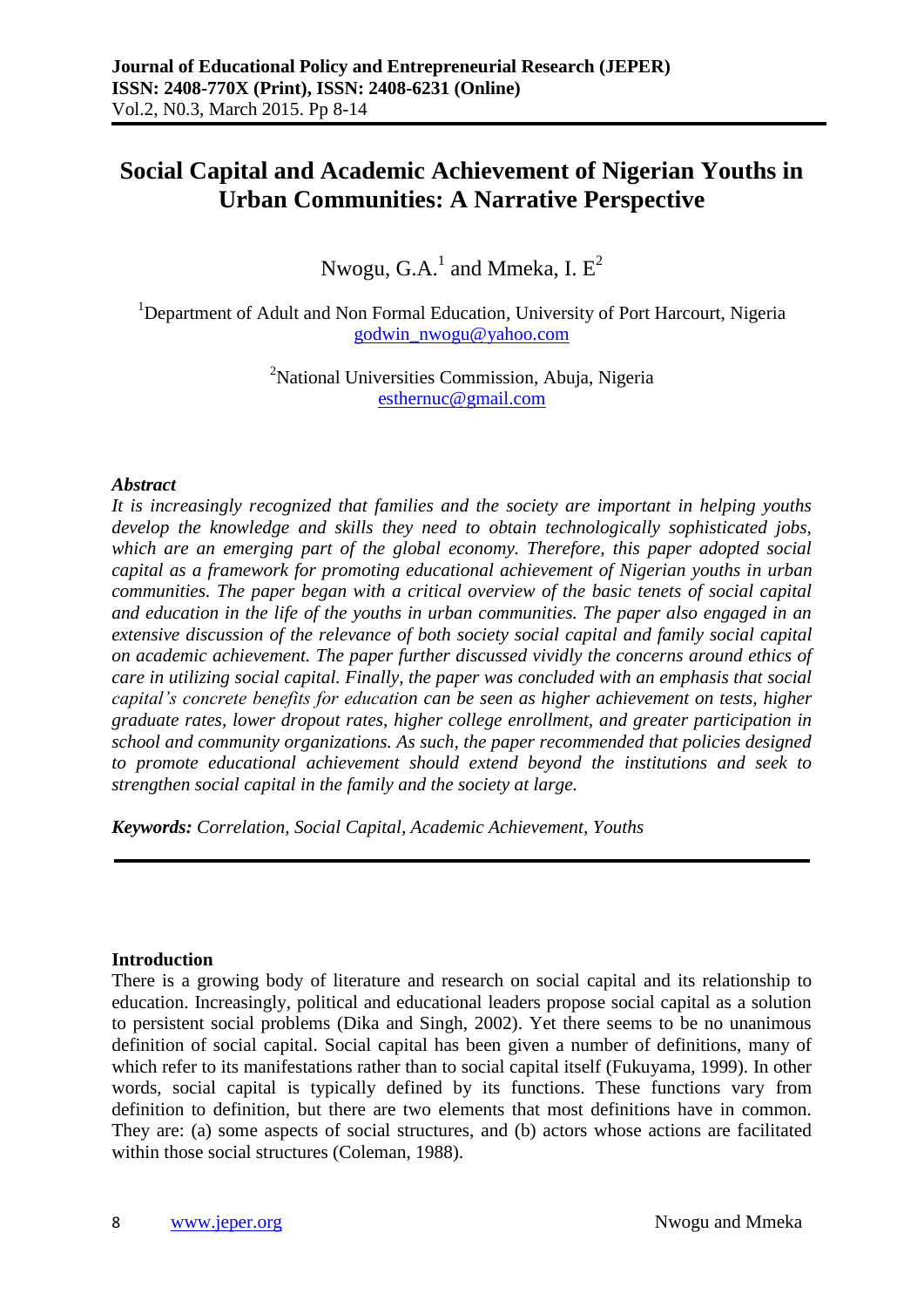Cohen and Prusak (2001) refer to social capital as a dynamic and even organic phenomenon. Their approach also emphasizes social capital's role and function, rather than social capital itself. They underline how social capital works in organizations, how investments are made in social capital, and the return that these organizations and individuals experience from these investments. In this framework, they offer the working definition of social capital as "the stock of active connections among people, the trust, mutual understanding, and shared values and behaviors that bind the members of human networks and communities and make cooperative action possible".

In the same vein, the World Bank Social Capital Initiative (1998) defines social capital as "internal, social and cultural coherence of society, the norms and values that govern interactions among people and the institutions in which they are embedded". Social capital is therefore seen as the glue that holds societies together, without which society at large would collapse. Consequently, the entire community must build a support system devoted to working with families in helping children realize their full potential. Therefore, this paper examined the correlation between social capital and academic achievement of the youths in education.

## **Social Capital in Education**

Dika and Singh (2002) claimed that there are two major exportations of social capital theory into the educational field. For the first exportation, they stated that Bourdieu (1986) theories of cultural reproduction and of cultural and social capital were developed as alternative explanations for unequal academic achievement, which had already been examined using the skill deficit and human capital theories. For the second exportation, Dika and Singh (2002) pointed out Coleman (1988) approach and studies, which indicate that greater amounts of social capital- the presence of two parents at home, a lower number of siblings, higher parental educational expectations, and intergenerational closure lead to lower incidence of dropping out of school. Dika and Singh (2002) concluded that social capital and school attainment and school achievement are positively linked and most relationships were significant in the expected direction.

To Aslandogan and Cetin (2007), improvement of social capital in an educational context refers to the establishment of tripartite educator-parent-sponsorship (community) relationships and networking. In this context, parental expectations and obligations as well as social networks through family, school and community lead to social capital. Differences in student or academic achievement can be attributed to different levels of existing social capital which is produced in the networks and connections of families that the school serves. Social capital supports success and education in the form of the disciplinary and academic climate at school, and also the cultural norms and values that motivate students to achieve higher goals. Putnam (2000) stated that child and youth development is strongly shaped by social capital in school. Furthermore, networks which lead to social capital within children's families, schools, peer groups, and the community positively affect educational achievement and, consequently, students' behavior and development.

This in turn is reflected positively in low dropout rates, higher graduation rates, higher college enrollment, higher achievement on tests, and greater participation in school and community organizations (Sun, 1998, 1999; Yan, 1999; Israel et al., 2001). Family structure, family discussion, parental monitoring, parent-teen connection, family expectations and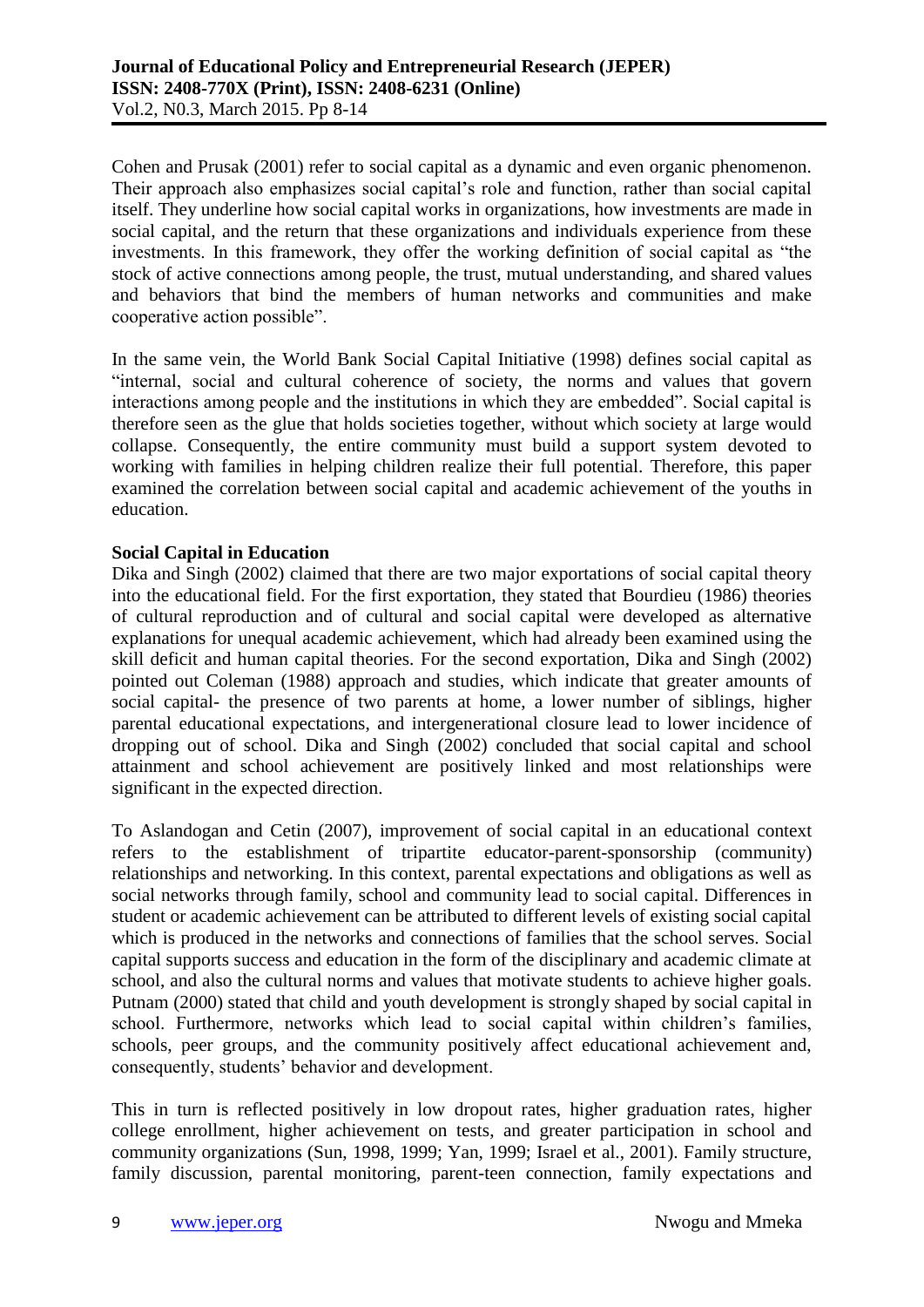obligations, and parents' communication with their children's school and friends (Dika and Singh, 2002) form social capital in school clearly affect students' academic achievement in different ways and manners. Similarly, Aslandogan and Cetin (2007) illustrate the benefit of social capital in students' behavioral development and success. They maintain that teachers who are fully committed to education, dedicated to academic success, self-sacrificing and altruistic in their manners towards students help attract parents and sponsors (community) towards proper schooling and education. This attraction also contributes to positive publicity and overall success in education, which in turn attracts more parents, community and support.

Aslandogan and Cetin (2007) also indicate students would not need explicit instructions in shared norms and values if they witnessed integrity, truthfulness, trustworthiness, generosity, and respect for the law and for human rights from their teachers and other networks within the family and school. Furthermore, they argue that teachers who exemplify and reflect the universal or ethical values aforementioned prove more effective than textbooks and instruction. Sil (2007) views social networks within parent groups and between parents and teachers as providing common positive outcomes for everyone in school. By focusing on social capital in the form of parental participation, she goes beyond a functionalist approach of social capital theory. Sil therefore claims that family and school partnerships are more important for students' success than family structure, such as marital status, parent's educational and income levels, race or family size. This, however, should not be interpreted as that she does not attach any significance to parents' backgrounds and aforementioned factors. These in fact should be recognized and served if parents need such.

As educational policies are formed, policy makers should take into consideration these factors, identify needs for higher social capital, and address these needs accordingly in order to maximize educational success. As demonstrated earlier, academic studies show that social capital plays a crucial role in overall success in education. In different forms, social capital produces gains and benefits for students in particular and for a society in general. Furthermore, the United States and many other developed countries, as Sil (2007) noted are becoming more multicultural, multiethnic and multi-racial. This may, to a certain extent, impede communication, interconnectedness or dialog among diverse individuals. This lack of communication and dialog manifests itself in the form of decreased participation and involvement, which in turn negatively affects educational success.

# **Society Social Capital and Academic Achievement in Urban Communities**

The central idea of social capital is that social networks have values. It emphasizes the benefits of social networks, such as information, trust and reciprocity. The collective value of all social networks and the benefits that arise from these networks help people resolve individual and collective problems more easily (Putnam, 2000). In terms of educational issues, people use their social networks and involve different phases of education. Different stakeholders' involvement namely: community and state involvement helps to increase the relevance and quality of education. This involvement happens in various ways: by improving ownership, building consensus, reaching remote and disadvantaged groups, strengthening institutional capacity, and so on.

For instance, Francis (1998) study showed that voluntary participation, as evinced within parent teacher associations, school committees and other grass-roots organizations, contributes significantly to local school infrastructure, maintenance, and security as well as to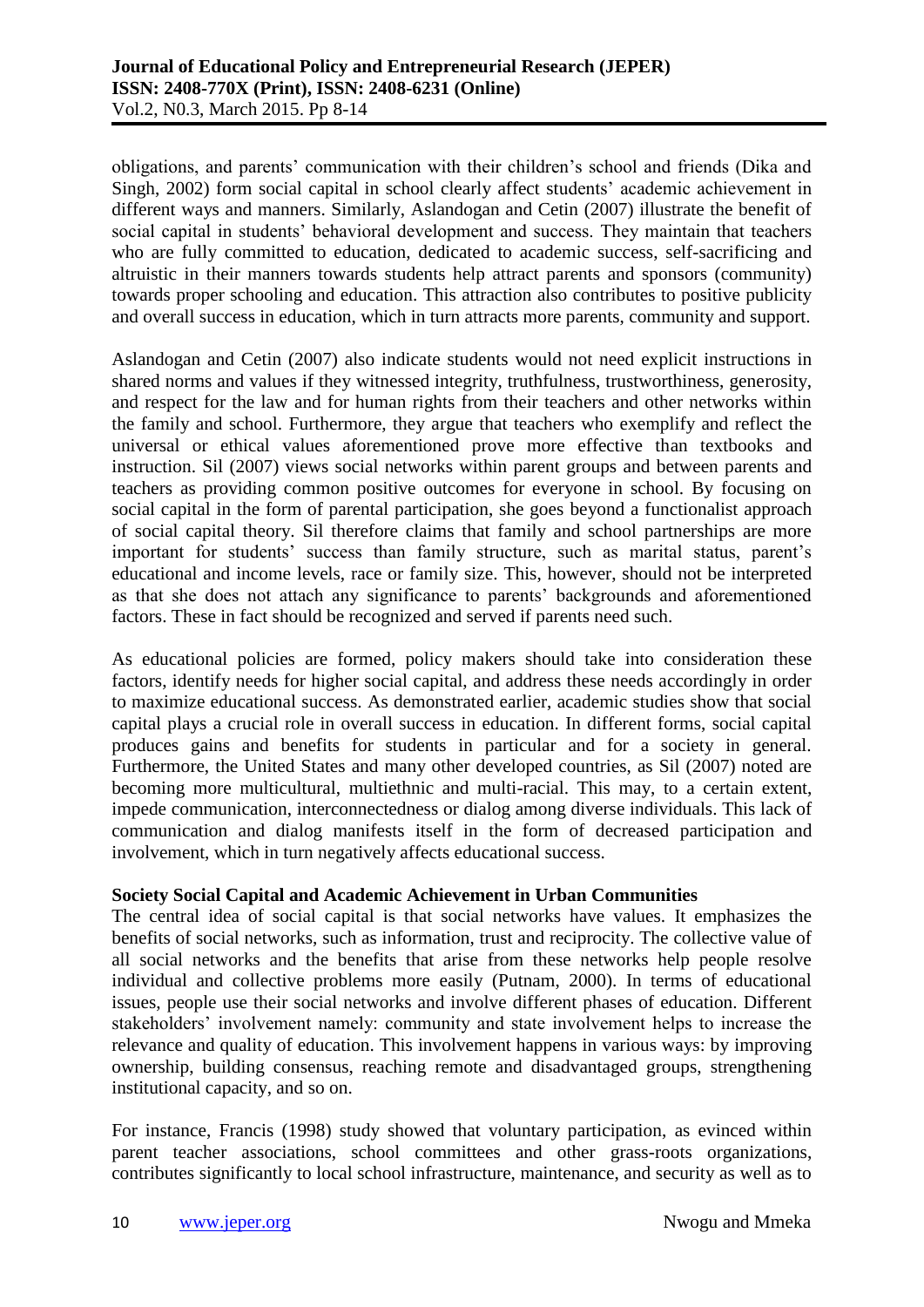the promotion of school enrollment and attendance. In this example, social capital among different groups and organizations promotes benefits for overall education including academic success. Accordingly, Heyneman (2002: 73) states:

> *School systems are expected to incorporate the interest and objectives of many different groups and at the same time attempt to provide a common underpinning for citizenship… The success of a school system is based in part on its ability to garner public support and consensus and hence its ability to adjudicate differences expressed by different portions of the public over educational objectives.*

However, these contributions differ characteristically from family involvement contributions. Since more people engage in the process, there are more complex relations and inputs. Accordingly, society's social capital, when it takes the form of educational involvement, has a smaller impact on children's academic performance (Israel et al., 2001). In contrast, in a family there are natural and higher obligations and expectations that shape the relationships, or social capital, between family members. In most cases, parents' involvement in their children's education is simple but effective, and includes methods such as helping with homework and communicating with teachers. Furthermore, written policies and rules regarding parental responsibility for their children's education lead people, perhaps unsurprisingly, to pursue more and better educational involvement.

## **Family Social Capital and Academic Achievement in Urban Communities**

A child's development is shaped primarily by family. Within the family, elements of social capital such as trust, networks, and norms of reciprocity have powerful effects on a child's opportunities and choices, educational success, and behavioral development (Putnam, 2000). Different studies investigate social capital within families with specific focus areas such as parental aspirations, family structure, parent-school connectivity and help with homework (Dika and Singh, 2002). For instance, White and Kaufman (1997) studies showed that parents who regularly help their children with homework create an effective barrier against the negative impact of low socioeconomic status and low parental education attainment. In this example, the network between parents and children is employed to contribute to the success of the children's education.

Homework assistance was a reflection of the existing social capital within the family. Coleman (1988) defines this social capital simply as: "the relationships between children and parents" that promote success in the field of education. The World Bank (2011) also adds that acceptance and promotion of education's importance by the family positively impacts children's academic performance in schools. The World Bank gives Coleman and Hoffer (1987) studies as an example for this statement. In this example, significantly lower dropout rates in religiously- based public and private schools compared to non-religious schools are attributed to family acceptance and reinforcement of school norms and values. Israel et al. (2001) add that children born to well educated parents tend to perform well academically. These families create an environment where educational achievement is valued and expected. Furthermore, when children are provided with a nurturing environment that provides guidance on behavior, the effects on their educational success are powerful and positive. Corroborating the aforementioned, Coleman (1966) posited that parents' roles and background are more important in terms of contributing to school performance.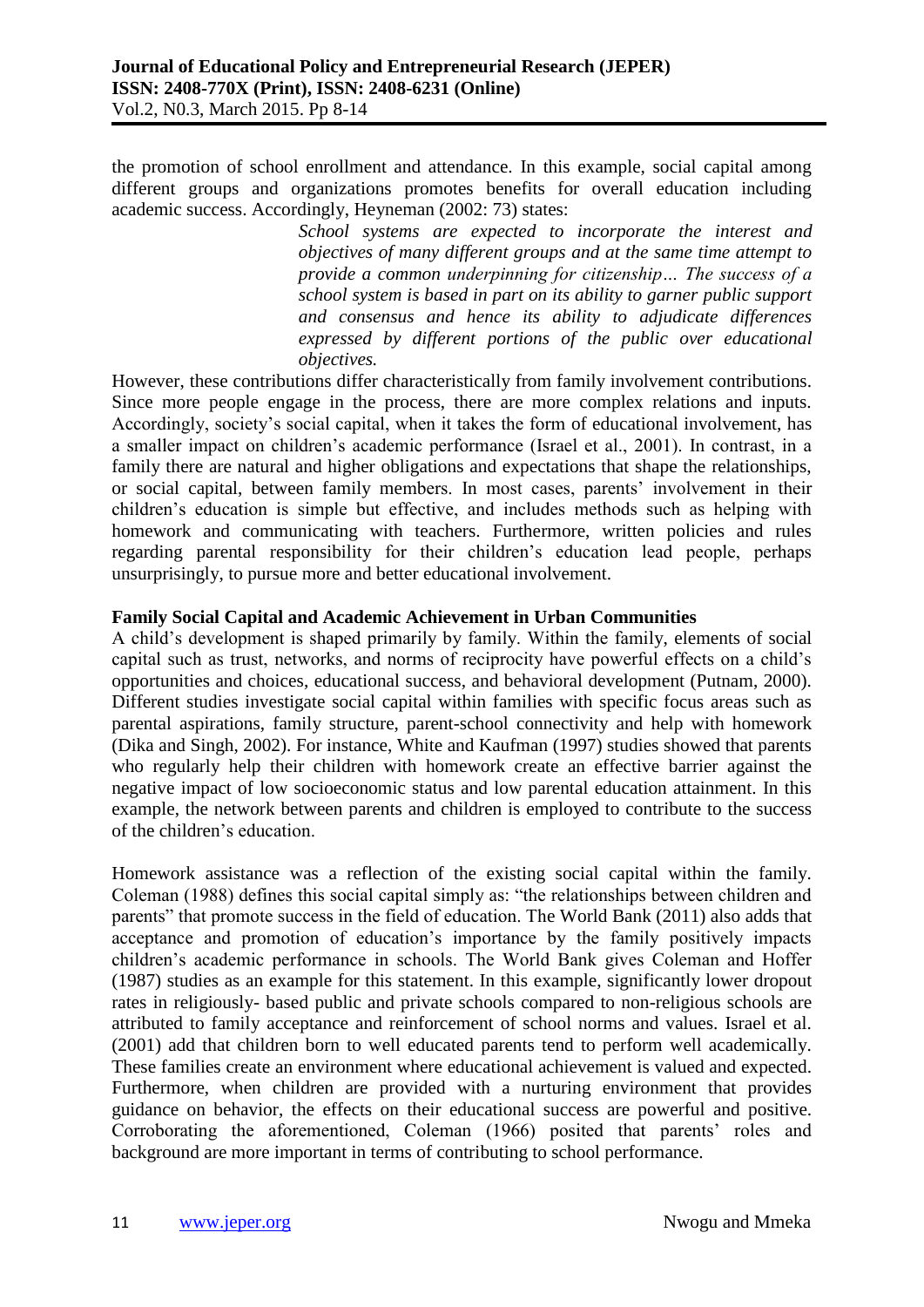## **Concerns around Ethics of Care in Utilizing Social Capital**

Ethical issues in the field of education can be discussed through multiple paradigms. The paradigms may include viewpoints of ethics of care, justice, critique and profession (Shapiro and Stefkovich, 2005). Among those viewpoints, Noddings (1992) discusses and theorizes about the ethics of care and places it at the top of educational hierarchy by stating: "the first job of the schools is to care". She emphasizes that the schools should prioritize process of nurturing and encouraging (caring) students rather than attempting to make achievement. Parallel to Noddings's approach, this paper will discuss social capital with respect to ethical issues in education in terms of ethics of care; indeed, like the concept of social capital, the ethics of care deal with relationships involving care, responsibility, trustworthiness and compassion among individuals and organizations. Noddings's approach to ethics of care can be described as "relational ethics" since it prioritizes concern for relationships (Noddings, 1984).

Accordingly, Starratt (1994) stated that the ethics of care focuses on the demands of relationships from a standpoint of absolute regard. Starratt asserts that the ethics of care sees individuals within the context of relationships, which are essential to one's intrinsic dignity and worth. He emphasizes fidelity to persons, willingness to acknowledge people's right to be who they are, authentic individuality, and loyalty to relationships as requirements of the ethics of care. Besides emphasizing requirements of ethics of care, Starratt views isolated individuals as half-persons. One becomes whole; he explains when he/she is in a relationship with another or with many others. Starratt (1994) also addresses characteristics of schools and school communities that are committed to the ethics of care. In his view, the integrity of human relationships should be held sacrosanct, both in school and out of school. Educators should also develop sensitivity to the dignity and uniqueness of each person in the school. To do so, educators can attend to the culture tone of schools. For instance, they can adopt a language of caring that uses humor, familiar imagery and personalized messages rather than the language of bureaucracy. School activities and procedures should also reflect caring, as should the school song and other symbols.

This ethic should concern itself with the larger purpose of productivity, such as an increase in the district's average test scores, rather than responding to more immediate concerns, such as efficiency. When successfully applied, the ethics of care as Starratt imagines them are comparable to high social capital in schools and school communities. His suggestion to promote care in and out of school may also be applicable to the promotion of high social capital in other words, when there are people committed to the ethics of care in schools and communities, there is higher social capital. On the other hand, all parties involved in the process of education, including but not limited to, administrators and teachers should not sacrifice the uniqueness and individuality of students for the sake of promoting social capital. Rather, they should try to maintain a balance between these two assets (that is social capital and individuals' unique interests, capabilities, and routes to realization of their potential). In other words, educators should still cherish diversity in the school and in the classroom, while trying to reap the benefits of social capital. This requires respect for decisions made by individuals and elimination of any overt and covert pressure on individuals to mold them into a uniform identity and/or purpose.

#### **Conclusion**

In the field of education, the concept of social capital is frequently mentioned as an important contributor to students' academic success. In different forms, people's involvement in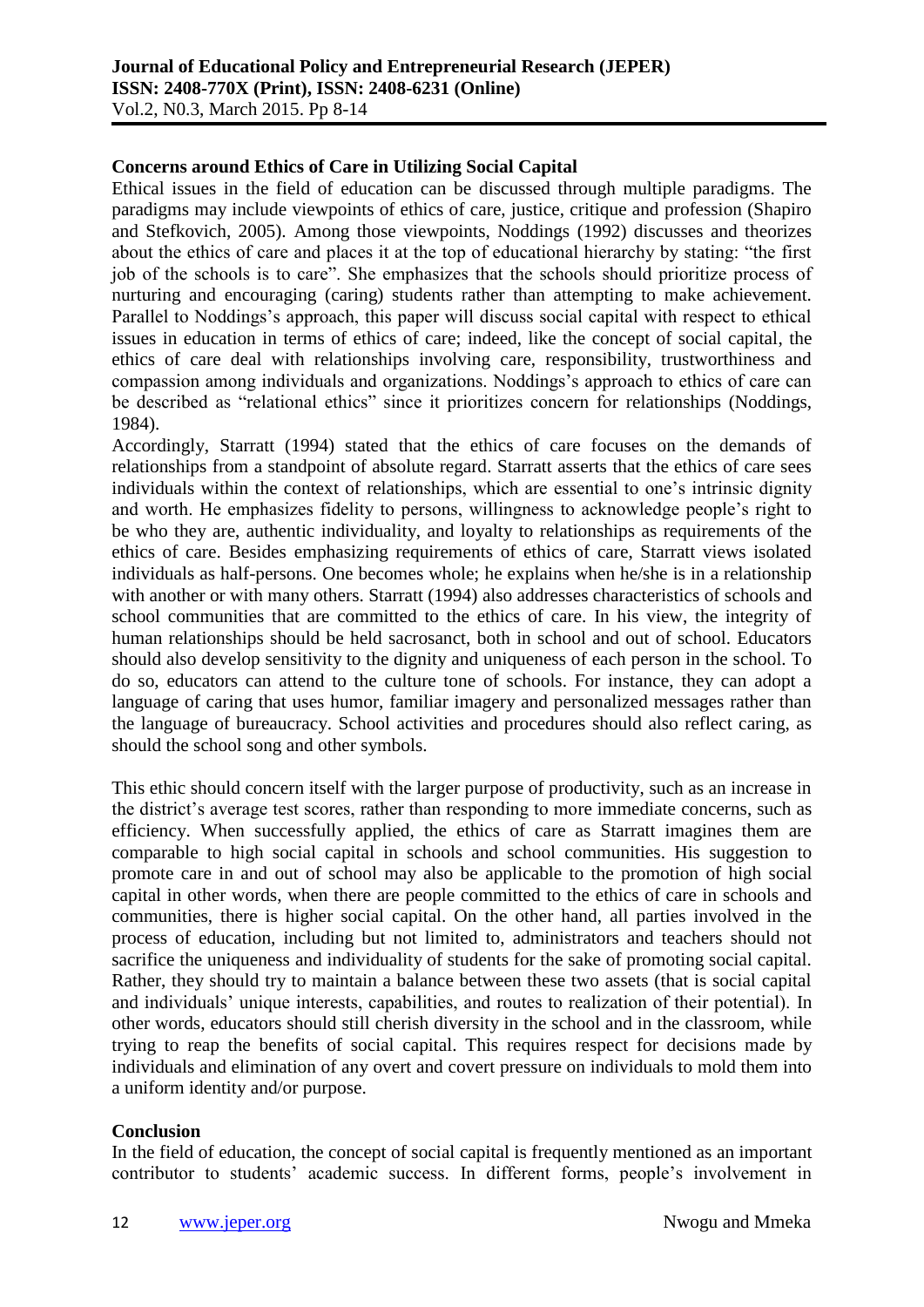education has been accepted as the source for social capital, which affects educational success considerably. However, this paper, on a track running parallel to most research, separated people's involvement and the social capital generated from that involvement into two groups: (1) social capital from family, and (2) social capital from the larger society. The family structure, within which relationships and dialogs between parents and children are more frequent and less formal, provides more social capital for educational success. By contrast, society's social capital has less effect on educational success, since relationships that concern or involve educational issues are more formal and left mostly to written policies and obligations. Consequently, social capital's concrete benefits for education can be seen as higher achievement on tests, higher graduate rates, lower dropout rates, higher college enrollment, and greater participation in school and community organizations.

## **Recommendations**

Based on the aforementioned, the study recommends that:

- Policies designed to promote educational achievement should extend beyond the institutions and seek to strengthen social capital in the family and the society at large.
- Educators should pay more attention to student networks and create environments in which youths and communities alike could benefit from social capital.

## **References**

- Aslandogan ,Y.A, and Cetin, M. (2007). The philosophy of Gulen in thought and practice. Muslim citizens of the globalized world, contributions of the Gulen movementNew Jersey: The Light Inc, IID Press, pp.31-54.
- Bourdieu, P. (1986). The forms of social capital. In J Richardson (Ed.). Handbook of Theory and Research for the Sociology of Education. (pp. 241-258). Westport, CT: Greenwood Press.
- Cohen, D. and Prusak, L. (2001). In good company. How social capital makes organizations work. Boston, MA: Harvard Business School Press.
- Coleman, S.J. (1966). Equality of educational opportunity. U.S. Office of Health, Education, and Welfare. Washington, DC: U.S. Printing Office.
- Coleman, S.J. (1988). Social capital in the creation of human capital. Am. Social, 94: 95-120.
- Coleman, S.J. and Hoffer, T. (1987). Public and private high schools: The impact of communities. New York: Basic Books.
- Dika, S.L. and Singh, K. (2002). Applications of social capital in educational literature: A critical synthesis. Rev. Educ. Res., 72(1): 31-60.
- Francis, P.A. (1998). Hard lessons. Primary schools, community, and social capital in Nigeria. Papers 420, World Bank - Technical Papers.
- Fukuyama, F. (1999). Social capital and civil society. Retrieved Feb, 1, 2011, from http.//www.imf.org/external/pubs/ft/seminar/1999/reforms/fukuyama.html.
- Heyneman, S. (2002). Defining the influence of education on social cohesion. Int. J. Educ. Policy Res. Pract., 3(4): 73-97.
- Israel, G. D., Beaulieu, L. J. and Hartless, G. (2001). The influence of family and community social capital on educational achievement. Rural Sociology, 66(1): 43-68.
- Noddings, N. (1984). Caring: A feminine approach to ethics and moral education. Berkley: University of California.
- Noddings, N. (1992). The challenge to care in schools: An alternative approach to education. New York: Teachers College Press.